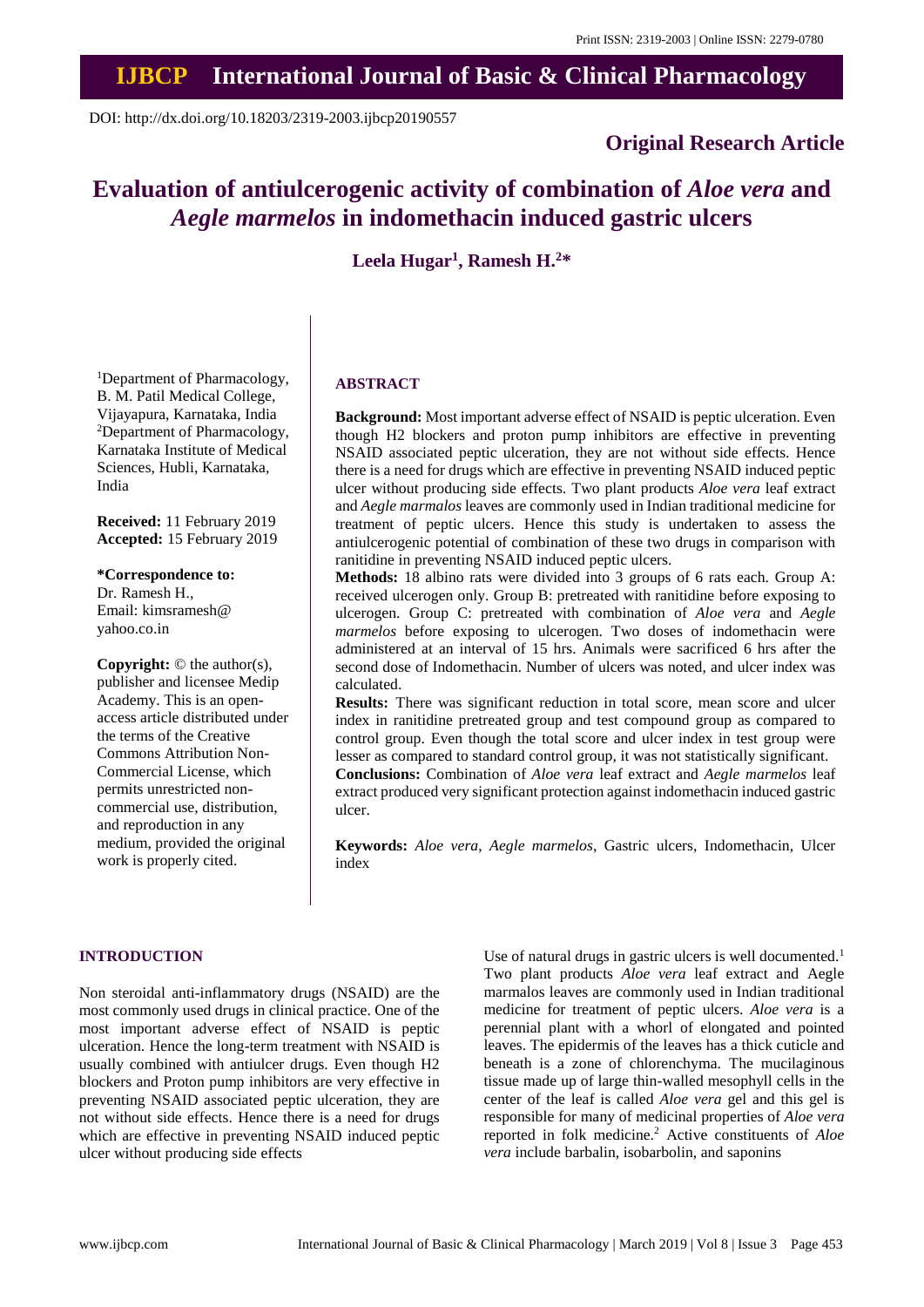*Aegle marmelos* which is commonly known as a "bael tree" belonging to the family rutaceae is the plant that chiefly grows on throughout India. Chemical constituents in this plant are flavonoids, tannins, and saponins. *Aegle marmelos* leaves extract found to possess, free-radical scavenging activity and radio protective effect.<sup>3</sup> Moreover, the leaf extract is proved to be hepatoprotective and anti bacterial.<sup>4,5</sup> The major chemical constituents of leaves extract were alkaloids like aegelenine and aegeline, coumarins and tannins. Even though both *Aloe vera* leaves extract and *Aegle marmelos* leaves extract are effective in preventing NSAID induced peptic ulcers, still H2 blockers and proton pump inhibitors are more efficacious than these two natural drugs. Hence this study is undertaken to assess the antiulcerogenic potential of combination of *Aloe vera* leaf extract and *Aegle marmelos* leaf extract in comparison with ranitidine in preventing NSAID induced peptic ulcers.

#### **METHODS**

#### *Animals*

Around 18 albino rats of Wistar strain of either sex weighing 150-200g were selected from central animal house of BM Patil Medical College, Vijayapura, Karnataka. The animals were kept on standard diet and allowed food and water ad libitum. The experimental protocol was approved by the institutional animal ethical committee.

#### *Materials*

#### *Drugs*

Indomethacin (Microlabs Ltd) as ulcerogenic agent. Ranitidine (JB Chemicals and Pharmaceuticals Ltd) as standard control. Combination of *Aloe vera* leaf extract and *Aegle marmelos* leaf extract as test compound. The plant specimen was identified and authenticated in the Department of Botany KCP Science College Vijayapur, Karnataka, India.

#### *Dose and duration and administration of drugs*

Indomethacin, the ulcerogenic agent was used in dose of 20mg/kg orally. Two doses were given at an interval of 15hrs. Ranitidine, the standard control drug was used in the dose of 25mg/kg, once daily for 5 days. Combination of *Aloe vera* leaf extract 200mg/kg and *Aegle marmelos* leaf extract 1gm/kg was given once daily for 5 days 6, 7.

#### *Preparation of Aloe vera leaf extract*

Fresh, *Aloe vera* leaves of about 400-600g in weight were collected. The rind was selectively removed, and the colourless parenchyma was ground in a blender and centrifuged at 10,000g to remove the fibers. The supernatant was lyophilized and stored at 4°C.<sup>8</sup>

#### *Preparation of Aegle marmelos leaf extract*

*Aegle marmelos* leaves were dried at 50°C, powdered coarsely and extracted with 75% methanol twice by soaking in a container overnight. The extract was evaporated to dryness. Again, the extract was re suspended in distilled water and used for the animal experiments.<sup>9</sup>

#### *Procedure*

Around 18 albino rats were divided into 3 groups of 6 rats each.

- Group A (Control): Received ulcerogen only.
- Group B (Standard control): Received ranitidine once daily for 3 days and 30 minutes prior to ulcerogen on  $4<sup>th</sup>$  and  $5<sup>th</sup>$  day.
- Group C (Test compound): Received Combination of *Aloe vera* and *Aegle marmelos* once daily for 3 days and 30 minutes prior to ulcerogen on  $4<sup>th</sup>$  and  $5<sup>th</sup>$  day.

The animals in all the groups were fasted for 24hrs prior to the administration of ulcerogen with water ad libitum. Two doses of indomethacin were administered at an interval of 15hrs. Animals were sacrificed 6hrs after the second dose of indomethacin by dislocating cervico-atlanto joint. The anterior abdominal wall was opened, and the stomach was dissected out. The dissected stomachs were opened along the greater curvature, the number of ulcers was noted and grading of ulcers was done according to the method described by Laurence and Bacharach.<sup>10</sup>

Grade (Type of gastric mucosa)

- 0 (Normal)
- 1 (Scattered hemorrhage spots)
- 2 (Hemorrhagic spots + ulcer)
- 3 (Deep hemorrhagic spots + ulcer)
- 4 (Perforation).

The ulcer index was calculated for each group by the method of Sunita and Devdas $11$ 

#### *Statistical analysis*

The results were interpreted by unpaired t test. A p value of <0.05 was considered as statistically significant.

#### **RESULTS**

The results were analysed by unpaired t test. There was significant reduction in total score, ulcer incidence and ulcer index in Ranitidine pretreated group and Test compound pretreated group as compared to control group  $(p<0.05)$ . There was no significant statistical difference between ranitidine pretreated group and test compound pretreated group. Group A: In this group, the total score was 18, mean score was 3, ulcer incidence is 100% and ulcer index was 5. Group B: In this group there was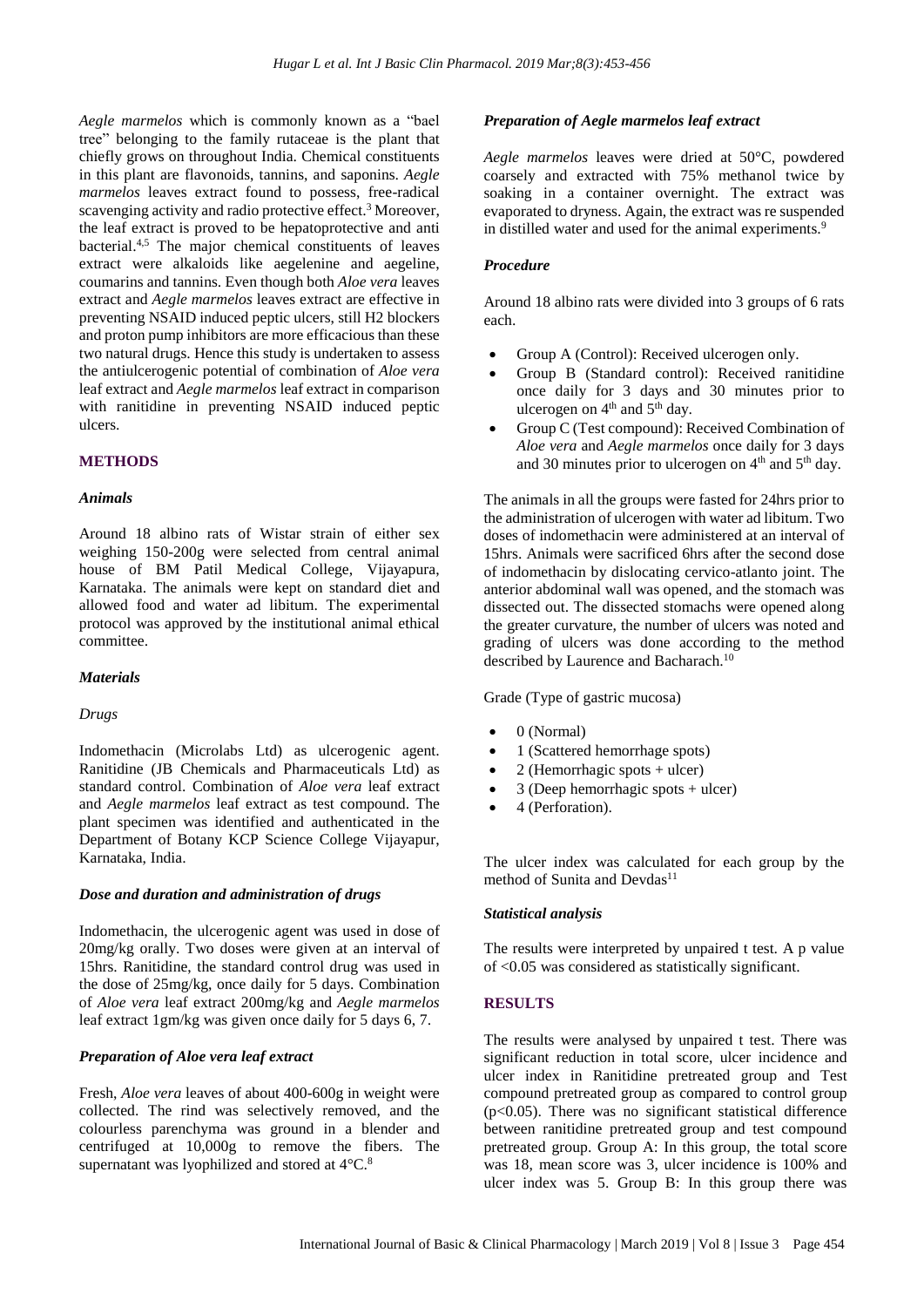significant reduction in total score (8), mean score (1.3), ulcer incidence (67%) and ulcer index (2.6) as compared to control group  $(p<0.05)$ .

Group C: In this group there was significant reduction in total score (6), mean score (1), ulcer incidence (50%) and

ulcer index (2) as compared to control group  $(p<0.01)$ . Even though the total score and ulcer index were lesser as compared to standard control group, it was not statistically significant  $(p>0.05)$ .

|                              | <b>Group B</b><br><b>Group A</b> |      | Group $\overline{C}$ | p-values   |            |               |
|------------------------------|----------------------------------|------|----------------------|------------|------------|---------------|
|                              |                                  |      |                      | A vs $B^*$ | A vs $C^*$ | <b>B</b> vs C |
| Total score                  | 18                               |      | 6                    | 0.02       | 0.006      | 0.63          |
| Mean score                   | 3                                | 1.3  |                      |            |            |               |
| Total no of rats with ulcers | 6                                | 4    | 3                    |            |            |               |
| Ulcer incidence              | 100%                             | 67%  | 50%                  |            |            |               |
| Ulcer index                  |                                  | 2.6  | 2                    |            |            |               |
| <b>SD</b>                    | 0.89                             | 1.21 | 1.09                 |            |            |               |
| <b>SEM</b>                   | 0.36                             | 0.49 | 0.44                 |            |            |               |
|                              |                                  |      |                      |            |            |               |

#### **Table 1: Comparison of all three groups.**

\*p<0.05-significant, SD-standard deviation, SEM-standard error of mean

#### **DISCUSSION**

Present study was undertaken to evaluate the protective effect of combination of *Aloe vera* and *Aegle marmelos* against indomethacin induced gastric mucosal damage. Normal amount of gastric acid is necessary for the development of gastric ulcers produced by NSAID. <sup>12</sup> In the present study, the total score, ulcer incidence and ulcer index in ranitidine pretreated animals (group B) were significantly reduced as compared to control group ( $p<0.05$ ). As the H<sub>2</sub> blockers reduce the gastric acid secretion, they are effective in preventing the gastric mucosal damage produced by NSAID. In test compound group (group C), the total score, ulcer incidence and ulcer index were significantly reduced when compared to control group  $(p<0.01)$ . Even though the total score and ulcer index were less as compared to ranitidine pretreated group it was not statistically significant (p>0.05).

So, the protection given by combination of *Aloe vera* and *Aegle marmelos* against Indomethacin induced gastric mucosal damage was nearly comparable or slightly more than that by ranitidine

In an investigation on the effect of *Aloe vera* by Heggers et al, it was found that it increased  $PGE<sub>2</sub>$  levels in test group compared to controls.<sup>13</sup> A study by Cappaso et al, found that it stimulated prostaglandin synthesis.<sup>14</sup> In a study conducted by Yusuf S et al it was demonstrated that the *Aloe vera* extract has gastric acid inhibitory properties in addition to gastroprotective activity. <sup>15</sup> Keshavarzi et al also in their study demonstrated the inhibitory effect on gastric acid secretion by *Aloe vera* from these studies it appears that *Aloe vera* has both gastric acid inhibitory effect as well as prostaglandin synthesis stimulatory effect which protects the gastric mucosa by secreting the mucus.<sup>16</sup>

In a study by Singh P and Guha D, it was concluded *Aegle marmelos*, significantly augment production of gastric mucus and mucin, and enhancing protective properties of the mucous barrier. <sup>17</sup> Sharmila et al, in their study demonstrated the antisecretory and gastroprotective effect of *Aegle marmelos.* <sup>18</sup> In our study the combination of *Aloe vera* leaf extract and *Aegle marmelos* leaf extract produced very significant protection against indomethacin induced gastric ulcer. This antiulcer activity may be due to gastric acid secretion inhibition as well as augmenting gastric mucus secretion as a combined effect from both the drugs.

#### **CONCLUSION**

Combination of *Aloe vera* leaf extract and *Aegle marmelos* leaf extract produced very significant protection against indomethacin induced gastric ulcer. The protection was slightly better than ranitidine. However further studies are required to elucidate exact mechanism of action.

*Funding: No funding sources Conflict of interest: None declared Ethical approval: The study was approved by the Institutional Ethics Committee*

#### **REFERENCES**

- 1. Goel RK, Gupta S, Shankar R, Sanyal AK. Antiulcerogenic effect of banana powder (Musa sapientum Var. paradisiaca) and its effects on mucosal resistance. J Ethano Pharmacol. 1986;18:33-44.
- 2. Subramanian S, Kumar DS, Arulselvan P, Senthilkumar GP, Rao UM. Evaluation of antiulcerogenic potential of Aloe vera leaf gel extract studied in experimental rats. J Pharmacol Toxicol. 2007;2(1):85-97.